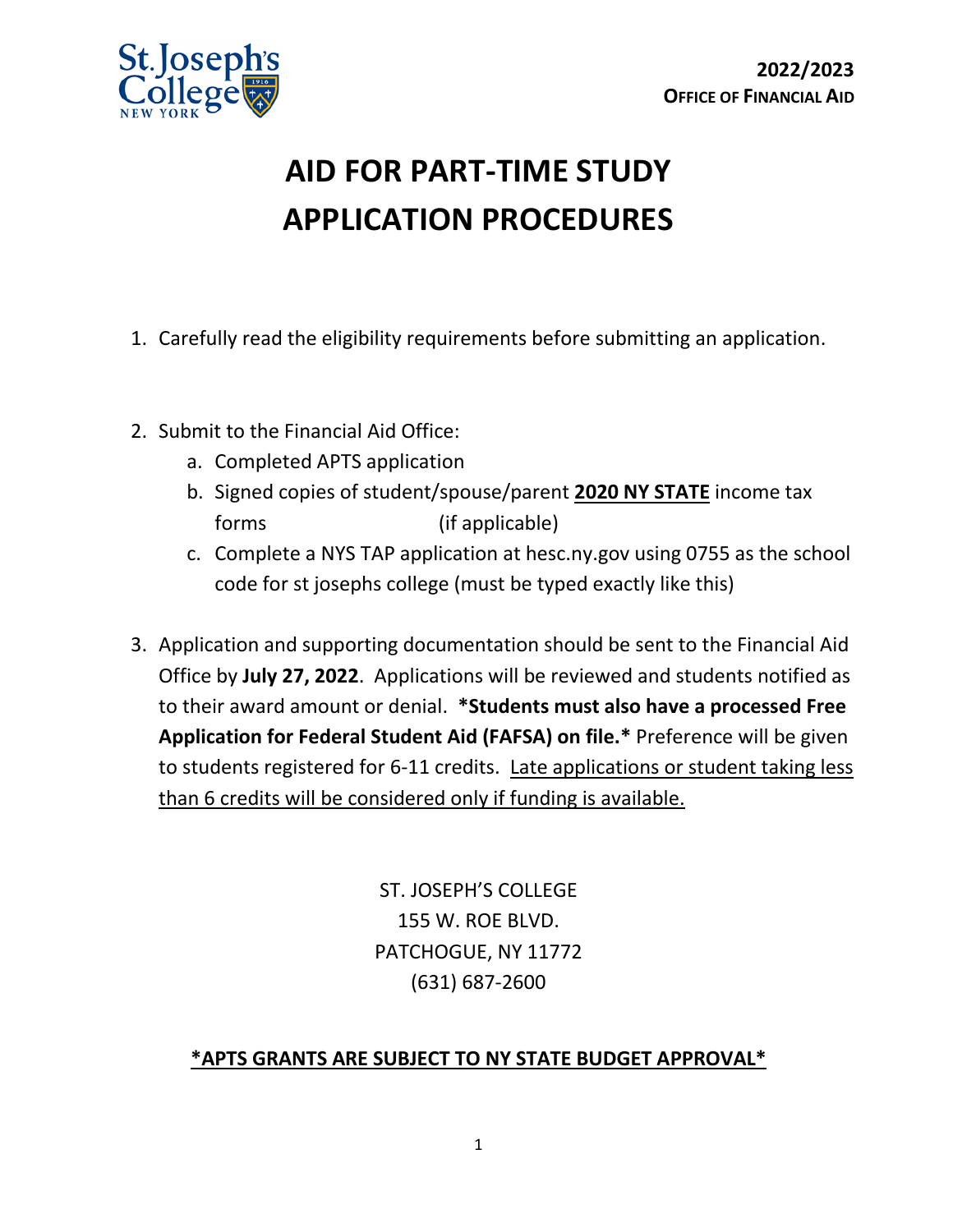

# **2022-23 Aid for Part-Time Study (A.P.T.S.) Application**

Submit completed application to your school's Financial Aid Office along with signed copies of 2019 NY State Tax Returns

### **SCHOOL NAME: St. Joseph's College**

| 1. Social Security Number                                                                                                                                | 2. Date of Birth                     |     |                                       |
|----------------------------------------------------------------------------------------------------------------------------------------------------------|--------------------------------------|-----|---------------------------------------|
| 3. Last Name                                                                                                                                             | Month<br><b>First Name</b>           | Day | Year(CCYY)<br>MI                      |
| 4. Address: number, street, apartment                                                                                                                    |                                      |     |                                       |
| City or Town                                                                                                                                             | <b>State</b>                         |     | Zip Code                              |
|                                                                                                                                                          | Work Phone Number North Phone Number |     |                                       |
|                                                                                                                                                          |                                      |     |                                       |
| 5. Are you a legal resident of New York State? (See instructions on page 3.) _____ Yes                                                                   |                                      |     | No                                    |
| 6. Check the box that applies to you (See instructions on page 4.)<br>Citizen ______________ Eligible Non-Citizen                                        |                                      |     | Not a Citizen or Eligible Non-Citizen |
| 7. Marital Status (Check only one box)<br>Unmarried (single, divorced or widowed)                                                                        | Married                              |     | Separated                             |
| 8. If married, enter the date you were married. If separated/divorced or widowed, give earliest date on<br>which you were separated/divorced or widowed. | Month                                |     | Year                                  |
| 9. Have you graduated, or will you graduate from high school; or have you received or will you receive a<br>GED? YES NO                                  |                                      |     |                                       |
| 10. Will all or part of your tuition charges be paid or reimbursed by an employer? _____ YES _____ NO                                                    |                                      |     |                                       |
| APPLICANT/SPOUSE INCOME STATEMENT - (All applicants must answer Questions 11 and 12)                                                                     |                                      |     |                                       |
| 11. Enter your exemptions and income, which is your combined taxable income and required pension<br>income, in the boxes provided.                       |                                      |     |                                       |

| Applicant's Separate<br>Income or Joint Income | Spouse's Separate<br>Income Only |
|------------------------------------------------|----------------------------------|
| with Spouse                                    |                                  |
|                                                |                                  |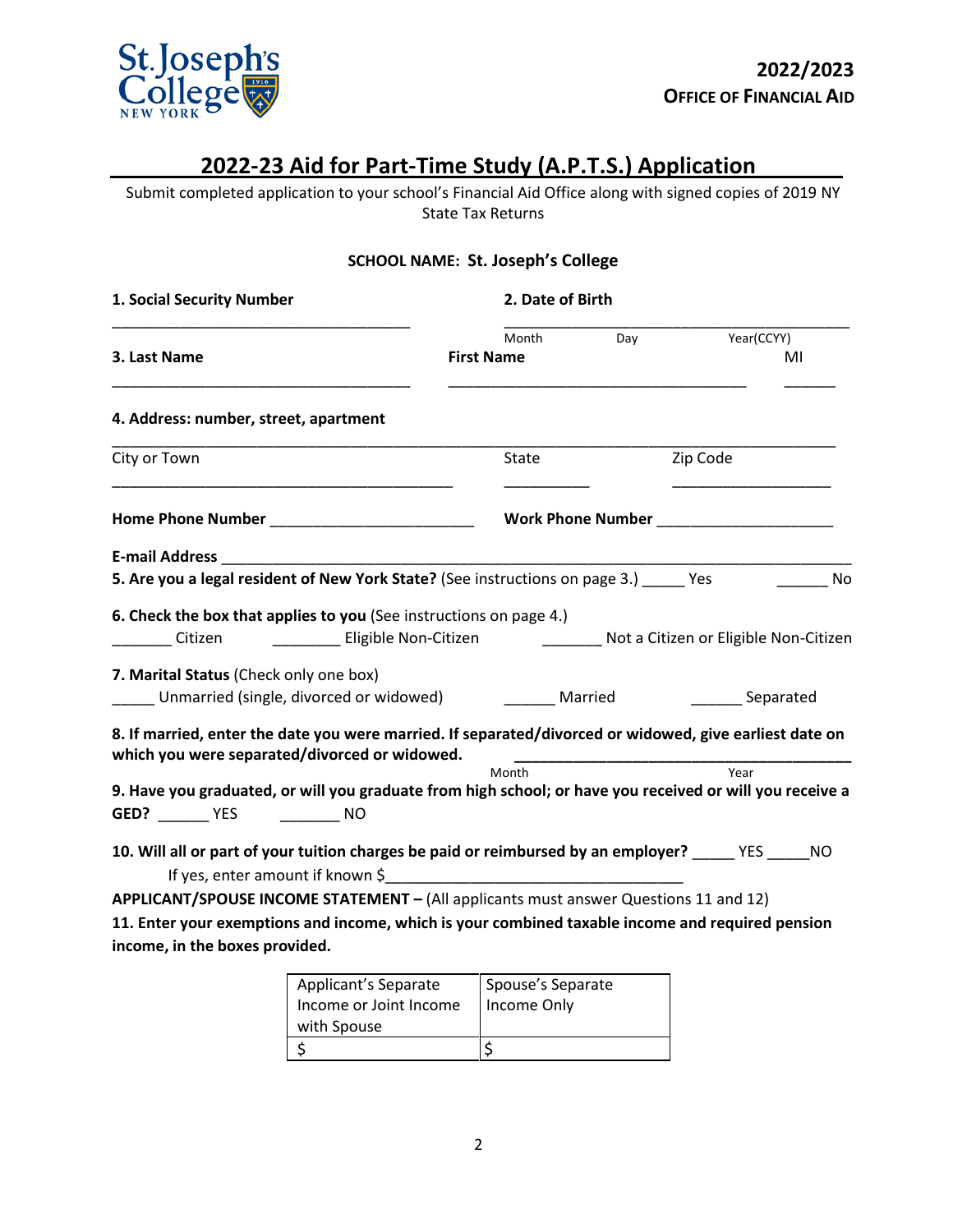

**12. Were you eligible to be claimed or were you claimed as a dependent on your parents' New York State or federal tax return for the previous year?**

1 \_\_\_\_\_ YES – If yes, YOU MUST REPORT PARENTS' INCOME below.

2 \_\_\_\_ NO – If no, read and sign the affirmation on the bottom of this page and if married, your spouse must also sign and enter Social Security number. If you have dependents of your own other than a spouse, check this box.

*If you answered "YES" to question 12, that is, you were claimed or were eligible to be claimed as a tax dependent, you must report parental income in question 14. If your parents (stepparents, adoptive parents) filed a tax return as married, you must report total income for both parents.*

**13. EXCLUSION OF PARENTS' INCOME** – If your parents are divorced, separated, never married or one of your parents is deceased, report in question 14 the income of the parent with whom you lived most in the previous year or who had custody if you were a minor.

TO EXCLUDE THE INCOME OF YOUR FATHER (Stepfather, adoptive father) OR MOTHER (stepmother, adoptive mother) give the reason by checking the appropriate box. Enter the date of death or separation/divorce and enter the amount of support received if separated/divorced. Only one parent's income can be excluded for separation/divorce.

| To exclude FATHER's Income        | <b>FATHER deceased</b> | <b>GIVE EARLIEST DATE</b> |
|-----------------------------------|------------------------|---------------------------|
|                                   | separated or divorced  |                           |
| To exclude <b>MOTHER's</b> Income | MOTHER deceased        | <b>GIVE EARLIEST DATE</b> |
|                                   | separated or divorced  |                           |

Support Amount – Enter the amount of support received for you from the parent whose income is to be excluded. **If none, enter zero. \$\_\_\_\_\_\_\_\_\_\_\_\_\_\_\_\_\_\_\_\_\_\_\_\_\_\_\_**

(Note: Any separation must be by judicial decree or pursuant to an agreement of separation which is filed by a court of competent jurisdiction.)

#### **14. ENTER PARENTS' EXEMPTIONS AND INCOME IN THE BOXES PROVIDED.**

|            | Father's Separate      | Mother's Separate |        |
|------------|------------------------|-------------------|--------|
|            | Income or Joint Income | Income            |        |
|            | with Mother            |                   |        |
| Exemptions | Income                 | Exemptions        | Income |
|            |                        |                   |        |

**15. ALL PERSONS WHOSE INCOMES ARE LISTED IN QUESTIONS 11 AND 14** must read and sign the affirmation. AFFIRMATION – I hereby certify that all the information provided by me upon this application is accurate and complete. This information will be accepted for all purposes as the equivalent of an affidavit and, if it contains a false statement, shall subject me to the same penalties for perjury as if I had been duly sworn. I authorize the school to release to Higher Education Services Corporation (HESC) any information requested pertinent to this application. I consent to the verification by HESC of any statement made herein and authorize the NYS Department of Taxation and Finance to release to HESC certified copies of my personal income tax returns. I consent to the release by HESC of such information as may be provided by law or regulation in the course of financial aid program administration.

| Student's Signature | Date |
|---------------------|------|
| Spouse's Signature  | Date |
| Parent 1 Signature  | Date |
| Parent 2 Signature  | Date |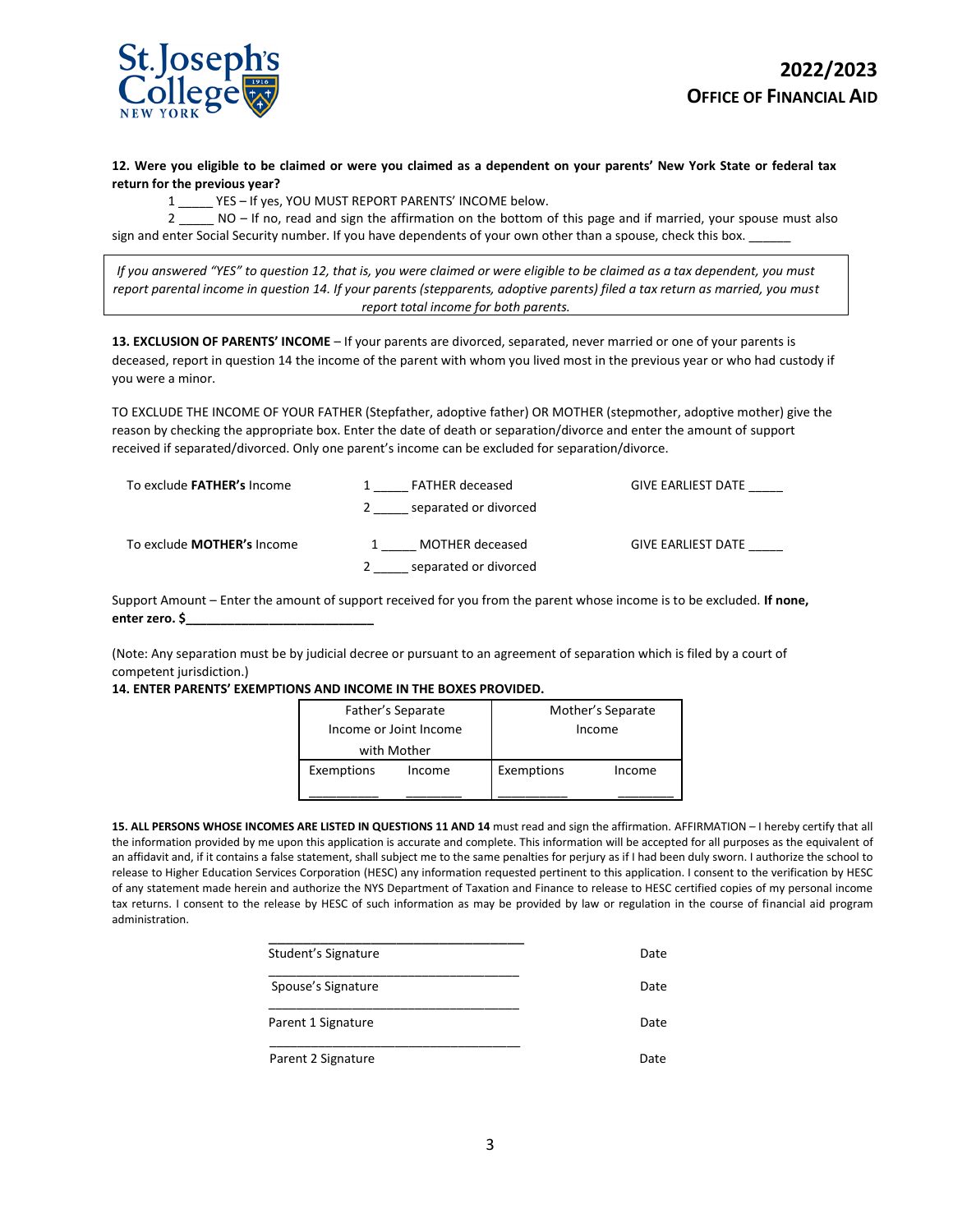

## Instructions for Preparing an Application for Aid for Part-Time Study

**WHAT IS APTS?** The AID FOR PART-TIME STUDY program is a grant program financed by New York State in conjunction with participating educational institutions throughout the state. The program provides up to \$2,000 per year to help part-time undergraduate students meet their educational expenses.

**WHO IS ELIGIBLE FOR APTS?** To be considered for an award, a student must:

- $f$  Be working toward an undergraduate degree or enrolled in a registered certificate program as a parttime student enrolled for 3 but fewer than 12 semester hours per semester (or 4 but fewer than 8 semester hours per trimester)
- $f$  Maintain good academic standing including having achieved at least a cumulative "C" average after having received the equivalent of two full years of payment of state-sponsored student financial aid
- $f$  Be a resident of New York State
- $f$  Be either a U.S. citizen, permanent resident alien, or refugee
- ƒ Meet the income limits (see below)
- $f$  Not have used up Tuition Assistance Program (TAP) eligibility
- $f$  Have a tuition charge of at least \$100 per year
- ƒ Not be in default of a Federal Family Education Loan **NOTE:** In addition to the above, students who received a state-sponsored award for the first time in the 1996-97 academic year and thereafter must be a high school graduate, or receive the equivalent of a high school certificate, or receive a passing grade on a federally approved examination.

**WHAT ARE THE INCOME LIMITS?** Income means the taxable income as taken from the New York State income tax return plus any state, local or federal pension income.

- $f$  If you were claimed as a tax dependent by your parents, family income (i.e., taxable income of student and parents) cannot exceed \$50,550.
- $f$  If you were not eligible to be claimed as a tax dependent by your parents, income (i.e., taxable income of student and/or spouse, if married as of December  $31<sup>st</sup>$ ) cannot exceed \$34,250.
- $f$  If you were not eligible to be claimed as a tax dependent by your parents but you were eligible to claim dependents of your own other than yourself and/or your spouse, income (i.e., taxable income of student and
	- spouse) cannot exceed \$50,550.

**HOW DOES A STUDENT APPLY FOR AID FOR PART -TIME STUDY?** Complete the application using these instructions. **Mail or bring the completed application to your school's financial aid office. Do not return the application to Higher Education Services Corp. This will delay consideration of your application.**

Read the instructions before making any entries. If you need further help, or if you need clarification of a particular issue, contact your Financial Aid Officer.

**1-4 SOCIAL SECURITY NUMBER, DATE OF BIRTH, NAME, ADDRESS.** Enter all the information requested. **5. NEW YORK STATE RESIDENT.** 

- $f$  Check YES if any of the following apply to you...
	- you now reside in New York State AND will be an undergraduate AND you lived in New York State for the last two terms of high school, or
	- you were a legal resident when you entered military service, Vista or Peace Corps AND have reestablished New York State residency within 6 months after release from such service, or
	- you have resided in New York State for at least 12 months immediately preceding the first term for which you are seeking aid AND have established domicile (permanent residence) in New York State.
- ƒ Check NO if…
	- you are financially dependent on your parents and neither of them is a New York State resident, or
	- your parents are separated or divorced and the parent with whom you are living is not a New York State resident, or
	- you reside in New York State for the sole purpose of attending college, or
	- none of the above conditions apply to you.

**6. UNITED STATES CITIZENSHIP OR ALTERNATE REQUIREMENTS.** Check the box that applies to you. You must check one of the three boxes. Proof of your status may be required.